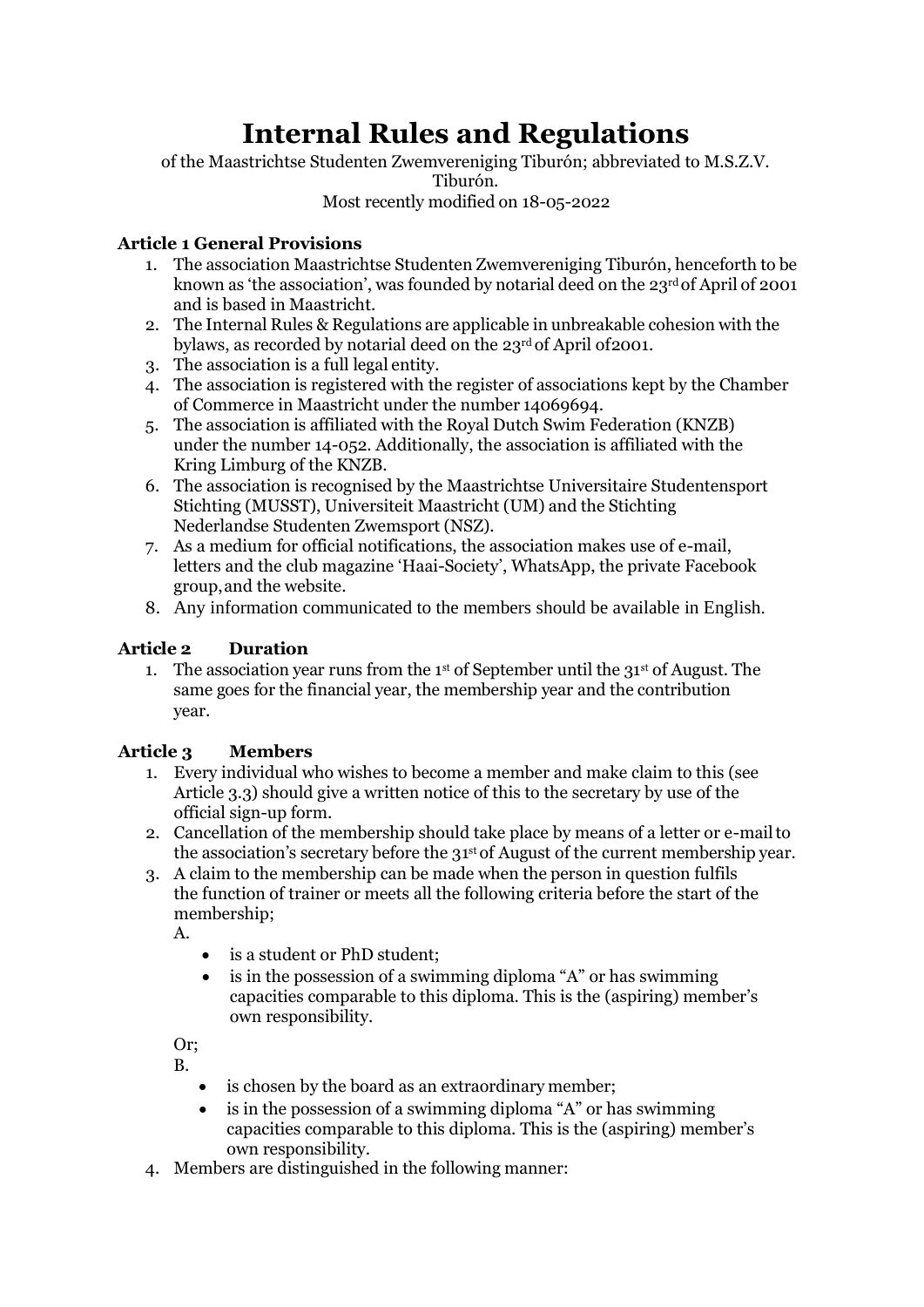A. 'regular members':

- members who signed up in accordance with the procedure prescribed in article 3.1 and remain a member until they cancel their membership themselves or are forced to by means of suspension;
- 'trainers' people who are assigned by UM sports to facilitate the practices.
- B. 'honorary members':
	- natural persons who have been appointed honorary members on recommendation of the board or of one tenth of the members who are entitled to vote at the general members assembly, on the grounds of extraordinary merits. They have the same rights and duties as other members but are exempted from paying the contributionfee.
- C. 'supportive members'
	- Supportive members are not entitled to participate in matches orpractices, they are not entitled to vote and are not permitted to hold any function within the association with the exception of ex-TC functions as provided by article 3.5C.
- D. 'extraordinary members'
- members who meet the demands of article 3.3B and remain a member until they cancel their membership themselves or are forced to by means of suspension. The number of extraordinary members, without a UM sports card, amounts to a maximum of ten percent of the total number of members.
- E. 'ex-TC members'
	- ex-TC members must have been regular members for a minimum of one year. They are not entitled to vote and not permitted to hold any function within the association with the exception of ex-TC functions as provided by article 3.5E.
- 5. Regular members and honorary members have the responsibility to be in possession of a UM sports card before the deadline imposed upon by MUSST. This deadline must be communicated by the Secretary through one of the official communication channels. A member failing to meet this deadline may be subject to a fine.
- 6. The different kinds of members have the following rights:
	- A. 'regular members' have the right:
		- to participate in practices, swimming the NSZK/ONKS, and additional activities;
		- to hold and/or fulfil functions in the board or a committee;
		- to vote during General Members Assemblies.
	- B. 'honorary members' have the right:
		- to participate in practices, swimming the NSZK/ONKS, and additional activities, provided they are in possession of a UM sports card;
		- to participate in additional activities;
		- to hold and/or fulfil functions in the board or a committee;
		- to vote during general members assemblies.
	- C. 'supportive members' have the right:
		- to participate in additional activities;
		- to hold positions within the ex-TC, provided they are affiliated with this committee;
		- to attend general members assemblies, though their votes are only of an advisory nature.
	- D. 'extraordinary' members have the right:
		- to participate in practices, provided they are in possession of a UM sports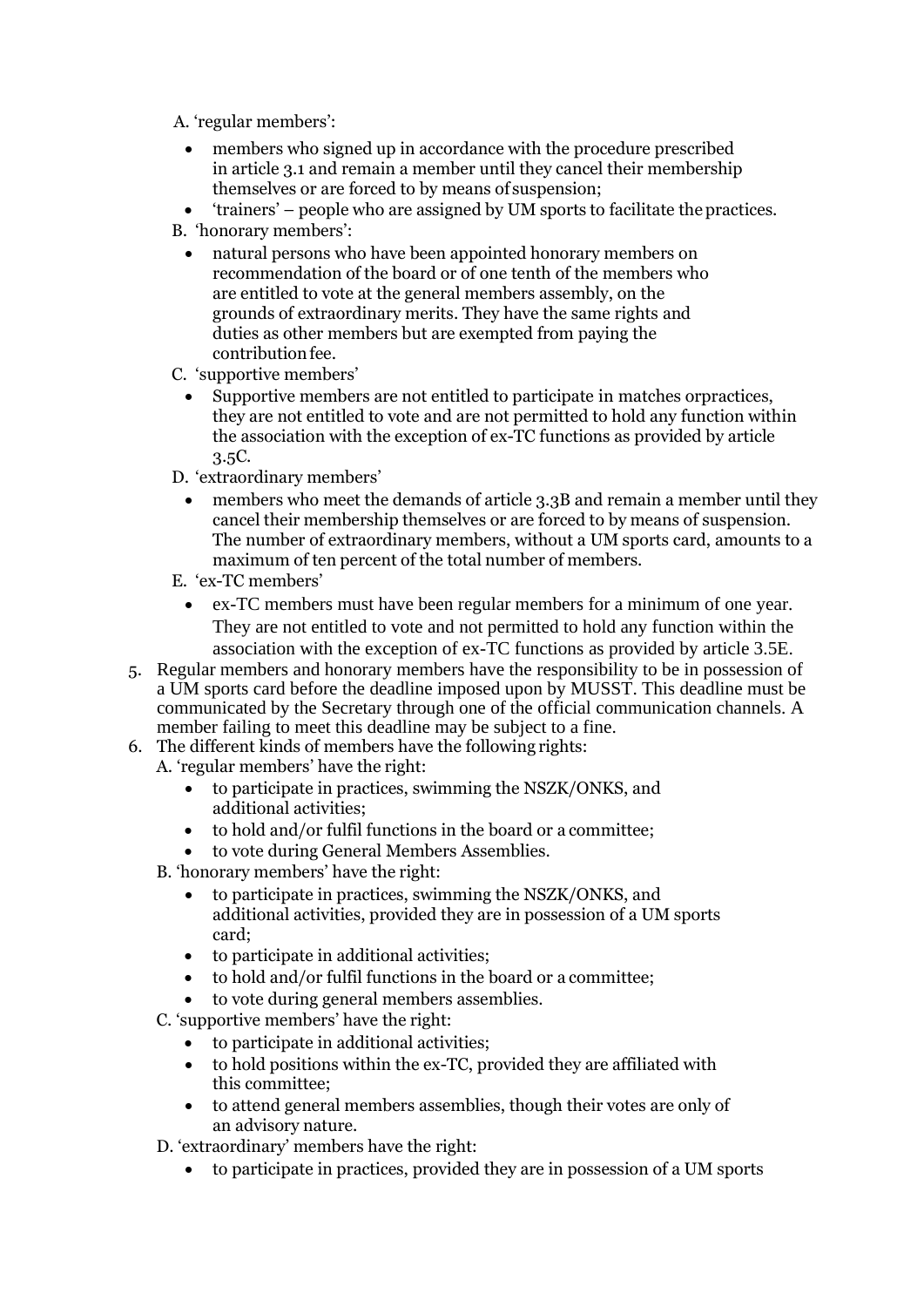card; to participate in swimming the NSZK/ONKS and additional activities;

- to hold or substitute for functions in the board or a committee;
- to vote during general members assemblies.
- E. 'ex-TC members'
	- to participate in 3 practices a year, provided that they notify the board of the association beforehand;
	- to hold positions within the board of ex-TC, provided that the current board of the association sees a necessity for a board of ex-TC;
	- to participate in the activities organized for ex-TC members;
	- to participate in General Members Assemblies, though they have no voting rights.
- 7. The rights mentioned in article 3.5 are voided when the member does not meet the contribution obligation, with exception of honorary members, within the term mentioned in article 7.4 and/or has not met the requirements of an imposed fine within the term of one month.
- 8. Changes in address or e-mail address should be notified to the secretary within fourteen days after changing.

# **Article 4 Behaviour**

- 1. General:
	- Members are expected to respect their own safety and the safety of others;
	- Use of drugs is strictly prohibited, both during external and internal activities;
	- Respect the sport and all who partake in it;
	- Do not use violence (physical or verbal) during practices or external activities;
	- Sexual unwanted and/or intimidating behaviour will not be tolerated;
	- Members are expected to treat each other and the association in a manner which is reasonable and fair;
	- Members are expected not to discredit the association with their behaviour.
- 2. Internally; in and around the pool:
	- Members are expected to actively take part in the practice as drawn up by the trainers;
	- Members are expected to help setting up prior to the practice and cleaning up after practice;
	- Members are expected to be at the pool on time;
	- Members are expected not to swim underwater unless instructed by the trainers;
	- Members should clean up personal materials themselves;
	- Any individual under the influence of drugs or alcohol is prohibited from entering the pool. The current board will judge whether someone is under the influence of drugs or is intoxicated;
	- Running in and around the pool prohibited;
	- Members partaking in practices are expected to shower before they enter thepool.
- 3. Externally; outside of the pool:
	- Members are expected to be on time for activities.

# **Article 5 Disciplinary Law**

1. In the event of a violation of the behavioural rules, the board has the authority to address the behaviour of the member in question, to reprimand the member, or to suspend the member for a period of time proportional to the violation. A suspension may last for a maximum duration of 60 months after consulting the Advisory Board, to ensure the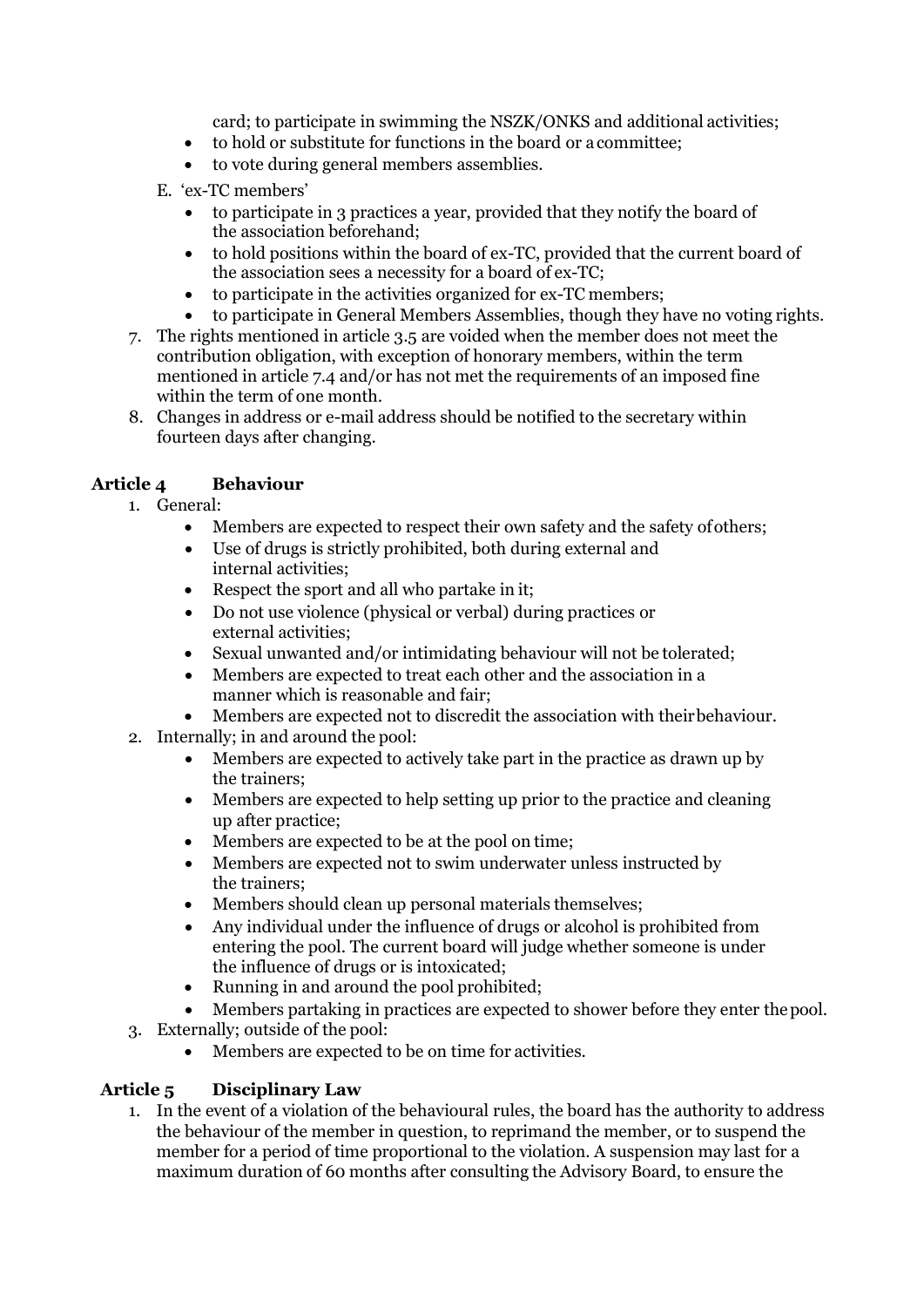safety of the association and its members.

- 2. Fines, imposed by either the KNZB or any other authority, that apply directly to one or more individuals, should be paid by the individual(s) themselves.
- 3. Fines, imposed by either the KNZB or any other authority, that do not apply directly to one or more individuals, should be paid by all persons involved in a manner that is as just as possible, at the discretion of the board.
- 4. Not attending a swimming competition will induce a fine equivalent to the registration fee of the aforementioned competition and other individual costs related to the competition, overnight, diner and/or party when applicable. This is not applicable if the member has cancelled their sign up before the last deadline of the competition with the approval of the concerning (replacing) swim coordinator via the official communication channels of M.S.Z.V. Tiburón.
- 5. In the event of the demonstrable damaging or stealing of the association's properties by a member, the association is allowed to recover the costs from the member in question.
- 6. If a member fails to sign out for a monthly event to which costs are connected before the deadline to sign up for the activity in question has passed, the costs will be recovered from the member in question. A cancellation becomes lawful once this has been sent in via the official communication channels of M.S.Z.V. Tiburón and the concerning organizingboard member has given approval to said cancellation.
- 7. If a member fails to cancel their sign up for an event, such as the Batavierenrace or the members weekend, before the indicated deadline, the costs will be recovered from the member in question. A cancellation becomes legal once this has been sent in via the official communication channels of M.S.Z.V. Tiburón and the concerning organizing board member has given approval to said cancellation.

# **Article 6 Complaints and issues**

- 1. Members can address the confidence person in case of any problems. A confidence person is a person who does not hold a board function and who will be appointedat the first GMA of the association year, with this person's consent.
- 2. Members with complaints about trainer(s), board member(s), the board in general or other matter(s) related to the association and its activities, should file these complaints either written (via an e-mail or letter to the association's address) or orally to the board or the confidence person. The complaint should be reasoned and motivated. Complaints filed in any other way will not be taken intoconsideration.

#### **Article 7 Financial means**

- 1. The revenue of the association consists of paid contribution, entry fees, subsidies, income for competitions, revenue from the sale of clothes, coincidental incomes and contributions from sponsors.
- 2. The amount of the contribution will be determined during the first GMA of the association year.
- 3. In case of a half-year membership, the amount paid will be two thirds of the full contribution. When the payment is done via direct debit or a bank transfer, the amount to be transferred shall be two thirds of the entire contribution. When the payment is done in cash, administrative expenses will be charged, the amount of which will be determined by the current board.
- 4. Contribution should, in the event of a member not paying via direct debit, be paid on a date determined by the current treasurer. This date should correspond to 10 days after the day on which the current treasurer has sent the first bill of the academic year to which the member is subject. This applies equally to all members not paying via direct debit, regardless of the date on which the member signed up or the type of membership.
- 5. If a member with a half-year membership for the period from September until January decides to extend his or her membership for the second half of the association year, the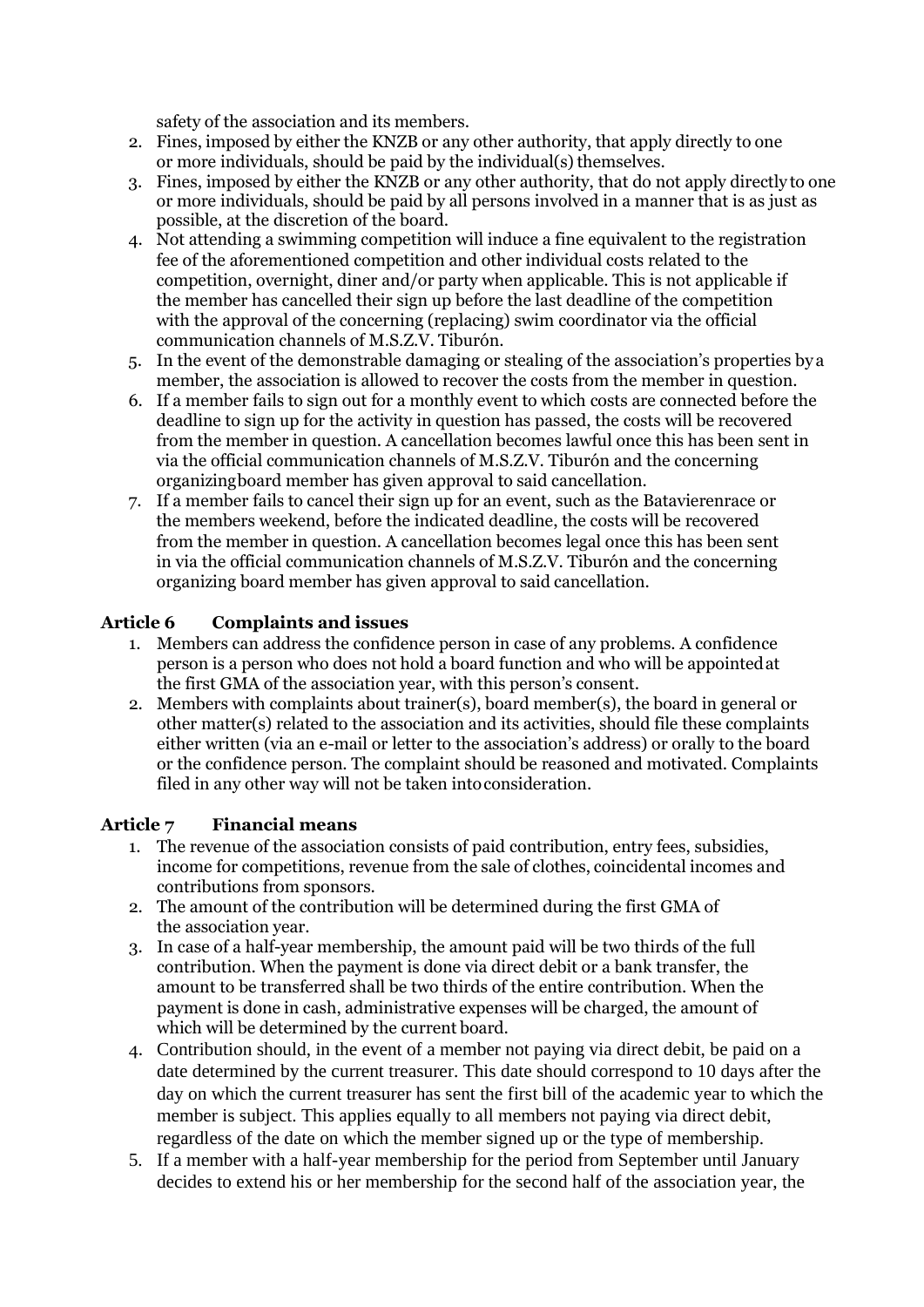remaining contribution, one third of the full contribution, should be paid with the next direct debit on a date determined by the current treasurer.

- 6. When a member cancels their membership duringthe association year, the full contribution should still be paid.
- 7. The contribution should be spent on costs made by the association for the purpose of the practices, the continuation and operation of the association, and for the embellishment of the association's social life. This is excluding the contribution of ex-TC members, which is to be spent solely for the purposes of the ex-TC committee.
- 8. All members can file declarations with the treasurer by means of the official declaration form. The board decides in accordance with the standards of reasonableness and fairness whether a part of the amount will be paid, or all of it. Declaration forms should be submitted to the treasurer at a maximum of 30 days after the purchase and include the receipt of the purchase made.
- 9. Members of the ex-TC should pay the contribution decided for them on a date determined by the current treasurer. The amount of this contribution will be decided at the first GMA of the association year. This amount can be paid via direct debit, bank transfer, or by cash. In the event of a cash payment, no administrative fees are required.

# **Article 8 Board**

- 1. The board consists of at least five individuals of legal age. These five individuals are the president, the secretary, the treasurer, the swim coordinator and the activity coordinator, all of whom are appointed during the General Members Assembly. Additionally, a vice- president should be appointed. This function can be held by a board member, excluding the president, the secretary or treasurer, or by an additional board member who is part of the board. Board functions can be held by any member as described in article 3.3.
- 2. When a vacancy appears in between two General Members Assemblies, the board will appoint one of their own to fill the vacancy until the next General Member Assembly as a substitute.
- 3. In the event the functions of swim coordinator, the activity coordinator and the vice-president are not held, the association will continue to exist with the daily board, as described in article 8.4. The board should search for suitable individuals for these positions as actively as possible.
- 4. The president, the secretary and the treasurer form the daily board of the association.
- 5. The board meets once a week, unless the majority is absent, for example during holidays. The date, time and place are to be decided internally.
- 6. The tasks of the president, among others, include:
	- general coordination of the board;
	- overseeing the other members fulfil their tasks, as described in these Internal Rules and Regulations (in articles 8.6, 8.8, 8.9, 8.10, and 8.11), in anadequate manner;
	- overseeing the committees execute their functions adequately;
	- presiding over meetings and assemblies;
	- sustaining external contacts with organisations and persons.
- 7. The tasks of the vice-president, among others, include:
	- taking over the tasks of the president in his or herabsence.
- 8. The tasks of the secretary, among others, include:
	- setting up and maintaining a valid list of members;
	- taking care of incoming (e-)mails and distributing these to whom they may concern;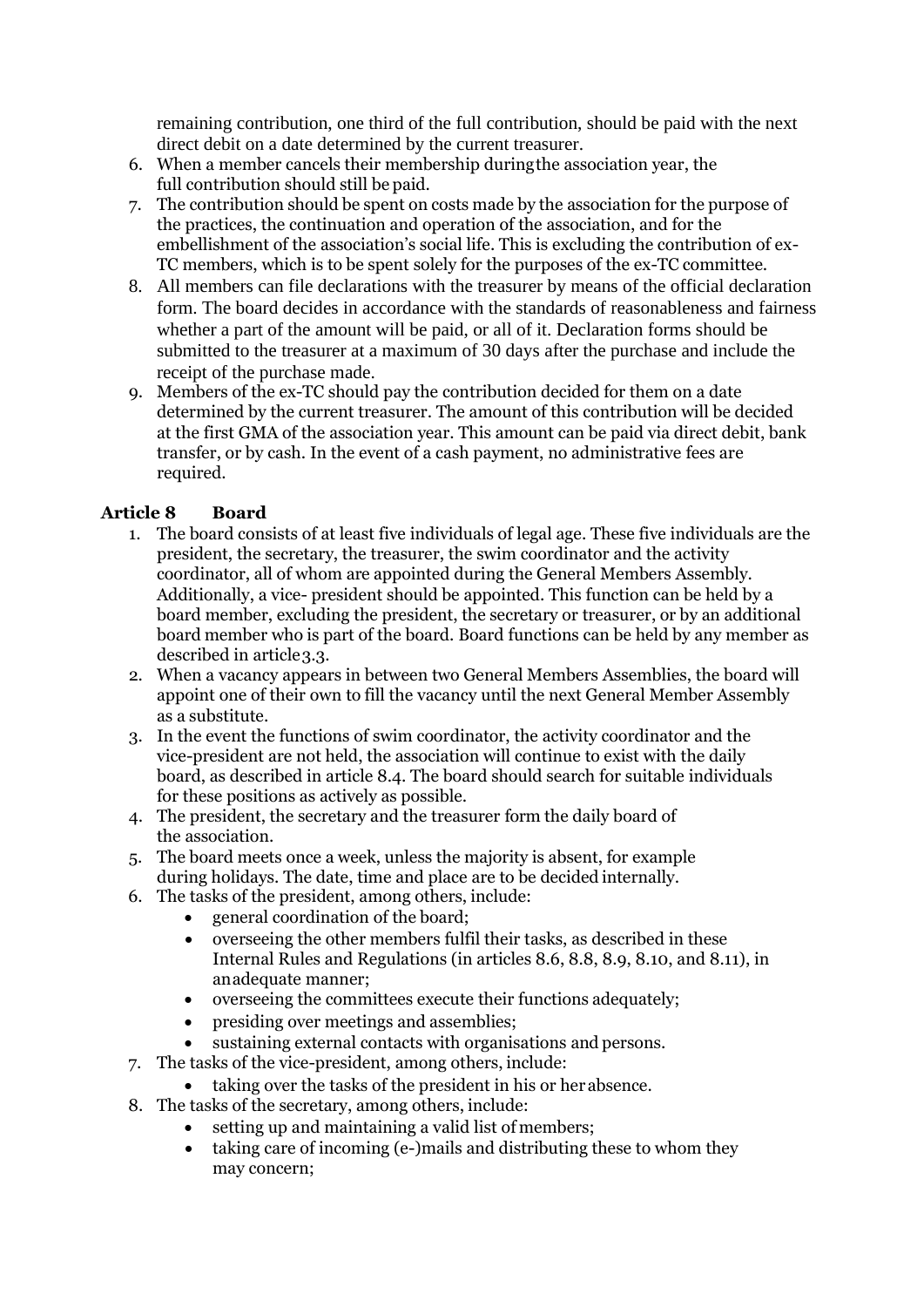- drafting minutes and sending them in a timely fashion;
- keeping of the archives:
- keeping of the yearly agenda;
- making of an annual report.
- 9. The tasks of the treasurer, among others, include:
	- collecting and maintaining the money;
	- maintaining the bookkeeping;
	- conducting the correspondence about financial means;
	- constructing the yearly budget and yearly financial report, which need to be presented and approved during the General Members Assembly
	- giving financial advice to committees and board members;
	- taking care of the association's storage and supplies.
- 10. The tasks of the swim coordinator, among others, include:
	- functioning as contact for any (potential) members with questions concerning (competitive) swimming, and being approachable in such away;
	- maintaining the contact with the Stichting NSZ as a board member;
	- taking care of the members' participation in competitions and swimming- related activities;
	- coordinating the NSZK committee, in the event of the association hosting a match;
	- working together with the treasurer to take care of the swimmingattributes.
- 11. The tasks of the activity coordinator, among others, include:
	- the monthly hosting of an activity;
	- taking care of the organisation of the monthly drinks;
	- making sure the members are aware of organised activities and the members can timely sign up for these activities;
	- functioning as a link between the activity committee and the board;
	- functioning as a contact for members with questions concerning the activities.

#### **Article 9 Untimely resignation of board members**

- 1. A board member or complete board that wishes to resign before the end of the association year, should give a written notice of the aforementioned to the president, or, in the event of a resigning president, to the secretary. The involved board should fill the vacancy as soon as possible. In the case a complete board wishes to resign prematurely, they should give written notice to the Advisory Board. A notice period of one month should be included.
- 2. A board member who neglects the interests of the association, can be limited in their function by a board decision (to which at least a majority of the current board has voted in favour). This board member can then be suspended or discharged during the General Members Assembly. In the situation of a tie of minority of votes, the limitation will not be considered.
- 3. When a board member or committee member resigns, whether obligated or not, he or she is obligated to hand over any of the association's belongings or documents to a person who is appointed for this purpose by the board within 14days.

#### **Article 10 Committees**

- 1. The board is allowed to create committees during the association year, in order to lift the burdens of the board functions. The board is responsible for the committees and the committees are required to give account to the board.
- 2. The committees are required to give account of their financial and organisational proceedings to the board.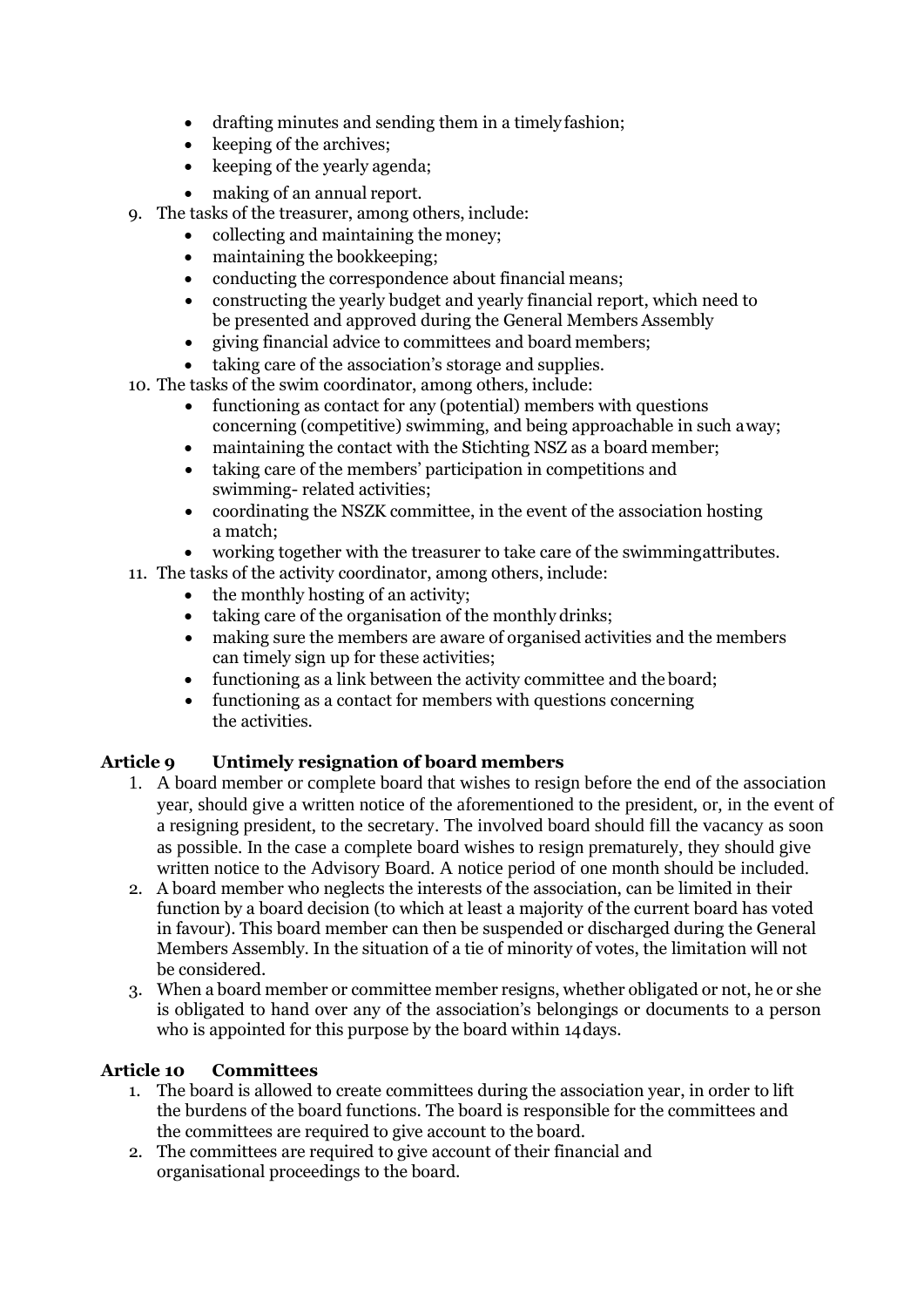#### 3. Committees:

• *Activity committee:*

The activity committee takes care of the planning and execution of the activities. These consist of the monthly activities, the monthly drinks, and the members

weekend. Additionally, this committee functions as a contact point for members with questions concerning the activities. The activity committee is supervised by the activity coordinator.

• *Haai Society committee:*

The board in combination with the committee is responsible for the regular publishing of the club magazine four times a year and an adequate distribution of this magazine. The Haai Society committee takes care of the design of this magazine in collaboration with the secretary in which members are notified of internal activities. The club magazine also functions as a medium for official announcements within the association, next to the whatsappgroup, the private Facebookgroup, and emailcontact. The Haai Society committee is under the supervision of the secretary.

• *Audit committee:*

The Audit Committee is presented by the new board during the first General Members Assembly of the association where after the members described in article 3.5 can exercise their voting right to appoint or reject the proposed Audit Committee. This committee consists of at least two 'regular members' of the association. Members of the current board are not allowed to be a part of the Audit Committee. This committee has a controlling function regarding the association's bookkeeping. This committee has the right to inspect the bookkeeping at any given moment during the financial year. The Audit Committee operates completely independently from the board and only has to report to the General Members Assembly.

• *NSZK committee:*

The NSZK committee takes care of the organisation of the NSZK when the Stichting NSZ assigns it to the association. The committee takes care of accommodations, meals, and the organisation of the party. The NSZK committee is under the supervision of the swim coordinator.

• *PR committee:*

The PR committee ensures active participation in activities concerning the INKOM. Aside from this, it is in charge of organising and carrying out activities provided by the association during this week. The organisation of and accountability for the Batavieren Race also form part of this committee's responsibilities. The maintenance, upkeep and posting of messages on all official social media accounts is carried out by the PR committee. The PR committee is under the supervision of the president.

• *Advisory Board:*

This committee consists of at least two 'regular members' of the association. Members of the current board are not allowed to be a part of the Advisory Board. The committee has an advising role related to the functioning of the association with respect to board decisions.

- *Webshop committee:* The committee is responsible for the stocks of the association with respect to ordering, printing and distributing clothes and other association-related products are offered for sale. The webshop committee is under the supervision of an appointed board member.
- *Ex-TC committee:* The ex-TC is in charge of organizing at least one activity per year for the ex-TC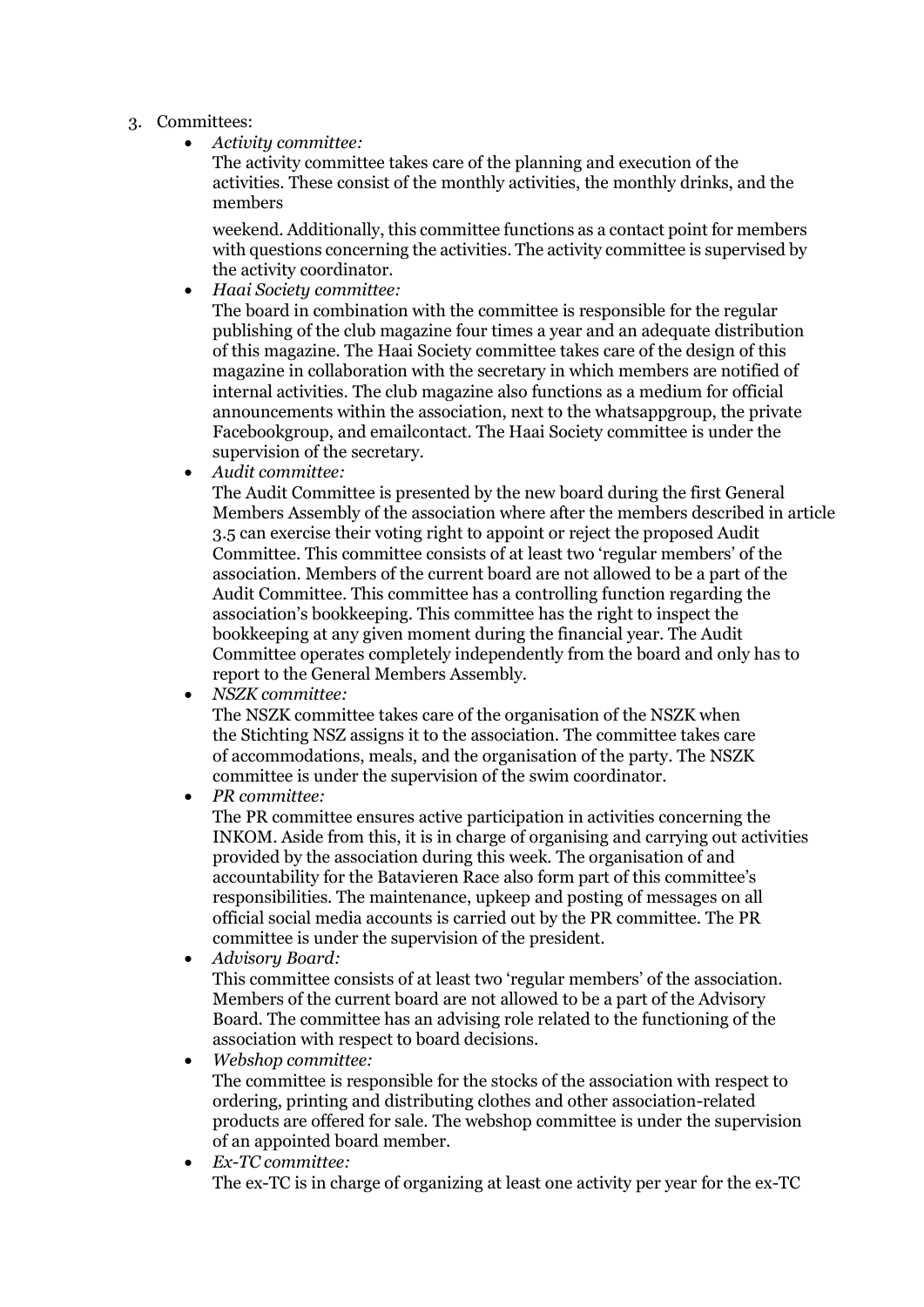members. The ex-TC is under the supervision of an appointed board member. Additionally, and provided that the board of the association finds it necessary, a board of ex-TC may be appointed. This board shall be composed of a secretary, a treasurer, and a president who operate under the supervision of the appointed association board member.

#### **Article 11 General Members Assembly (GMA)**

- 1. The board is obligated to organise a General Members Assembly at least twice a year.
- 2. The board can organise a General Members Assembly upon request of the members. The board is obligated to do so when this request is signed by at least five members who are entitled to vote.

The board should timely notify the members of a General Members Assembly. Additionally, the members should be in possession of the agenda and all documents which will be discussed at least ten days prior to the General Members Assembly.

- 3. Members are expected to attend the annual General Members Assembly or give notice of their absence to the secretary at least one day before the General Members Assembly via one of the official communication channels. When an absent member wishes to temporarily transfer their voting right, they have to include the first and last name of a present member who will acquire their voting right temporarily.
- 4. The General Members Assemblyshould take place in Maastricht, on a weekday, and not during any official holidays.
- 5. Members can add agenda points at least four days before the start of the General Members Assembly.
- 6. During the first General Members Assembly of the financial year, presided by the new board, the new board will present their year plan.

#### **Article 12 Voting**

- 1. Only members who are entitled to vote, as described in article 3.5, are allowed to partake in voting.
- 2. The voting can be done anonymously, upon request of members who are entitled to vote.
- 3. A proposal is accepted through a vote if the number of votes in favour of the proposition constitutes at least half of all votes, plus one vote.
- 4. A decision to change the bylaws can only be accepted by a two-thirds majority of the votes cast at a General Members Assembly, whereby the number of present members represents at least half of the votes which can be cast by allmembers.
- 5. In the event of a General Members Assembly not matching a quota as described in article 12.4, a second General Members Assembly will be organised. This General Members Assembly should be no earlier than two weeks after the aforementioned General Members Assembly and no later than four weeks after the aforementioned General Members Assembly. This General Members Assembly is allowed to change the bylaws, regardless of the number of votes given during this General Members Assembly.
- 6. In the event of the voting occurring via written notes, the votes should be written clearly and legibly. Only one vote is allowed per note.
- 7. Every member who is entitled to vote, is allowed to bring out his or her vote through another member who has been authorised to do so by the member in question via written means. This authorised member is only allowed to bring out a maximum of two votes, their own vote included.